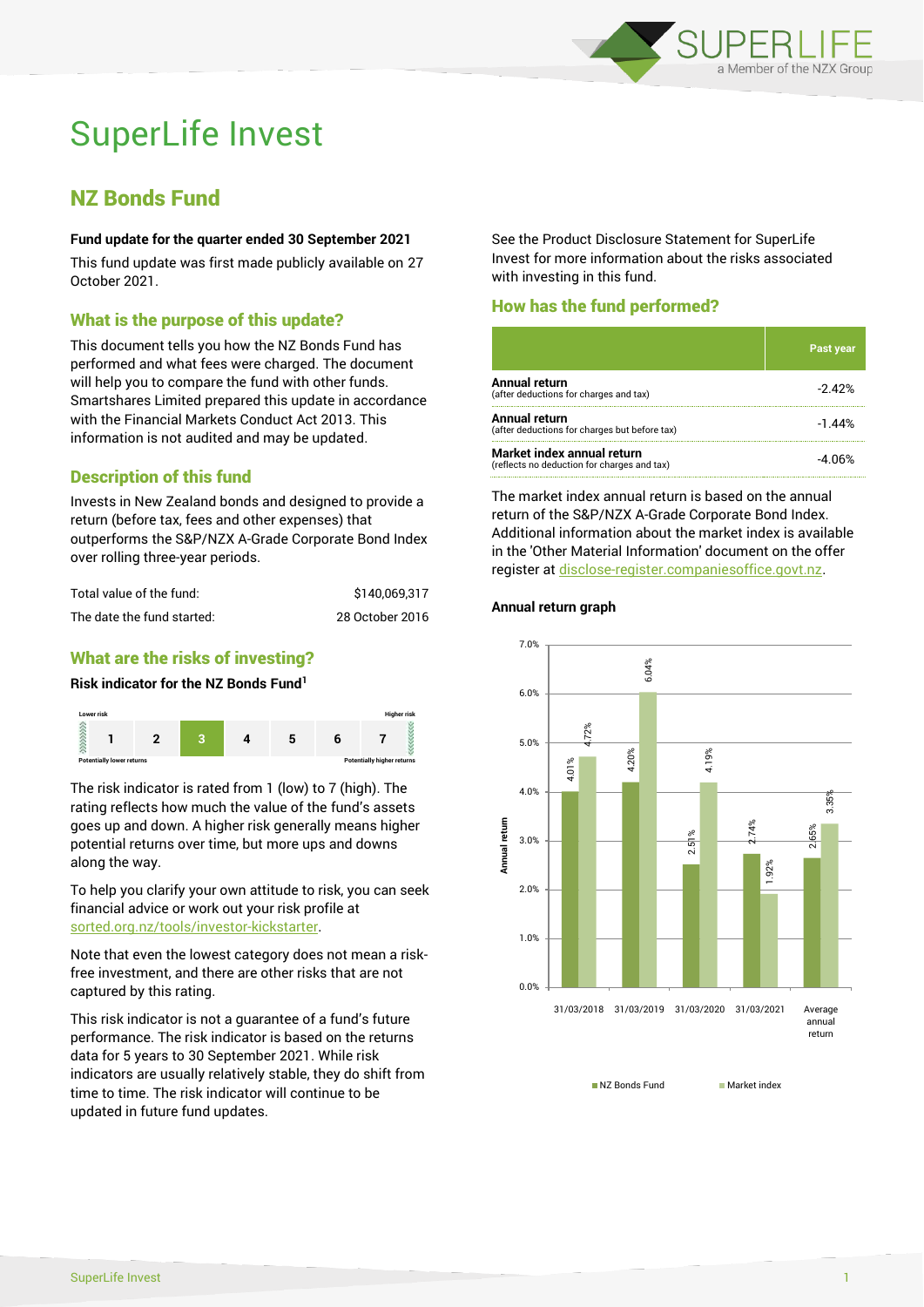

This shows the return after fund charges and tax for each year ending 31 March since the fund started. The last bar shows the average annual return since the fund started, up to 30 September 2021.

**Important:** This does not tell you how the fund will perform in the future.

Returns in this update are after tax at the highest prescribed investor rate (PIR) of tax for an individual New Zealand resident. Your tax may be lower.

# What fees are investors charged?

Investors in the NZ Bonds Fund are charged fund charges. In the year to 31 March 2021 these were:

|                                                       | % per annum of fund's<br>net asset value |  |
|-------------------------------------------------------|------------------------------------------|--|
| <b>Total fund charges</b>                             | 0.44%                                    |  |
| Which are made up of:                                 |                                          |  |
| <b>Total management and administration</b><br>charges | 0.44%                                    |  |
| Including:                                            |                                          |  |
| Manager's basic fee                                   | 0.43%                                    |  |
| Other management and<br>administration charges        | 0.01%                                    |  |
| Other charges                                         | Dollar amount per investor               |  |
| Administration fee                                    | з<br>\$12 per annum                      |  |

Investors may also be charged individual action fees for specific actions or decisions (for example, if an investor has a financial adviser and has agreed to pay a fee to the adviser for providing financial advice). See the Product Disclosure Statement for SuperLife Invest for more information about those fees.

The fees set out above include GST where applicable.

Small differences in fees and charges can have a big impact on your investment over the long term.

# Example of how this applies to an investor

Jess had \$10,000 in the fund at the start of the year and did not make any further contributions. At the end of the year, Jess incurred a loss after fund charges were deducted of -\$242 (that is -2.42% of her initial \$10,000). Jess paid other charges of \$12. This gives Jess a total loss after tax of -\$254 for the year.

#### What does the fund invest in?

#### **Actual investment mix**

This shows the types of assets that the fund invests in.



#### **Target investment mix**

This shows the mix of assets that the fund generally intends to invest in.

| <b>Asset Category</b>        | <b>Target asset mix</b> |
|------------------------------|-------------------------|
| Cash and cash equivalents    |                         |
| New Zealand fixed interest   | 100.00%                 |
| International fixed interest |                         |
| Australasian equities        |                         |
| International equities       |                         |
| Listed property              |                         |
| Unlisted property            |                         |
| Commodities                  |                         |
| Other                        |                         |